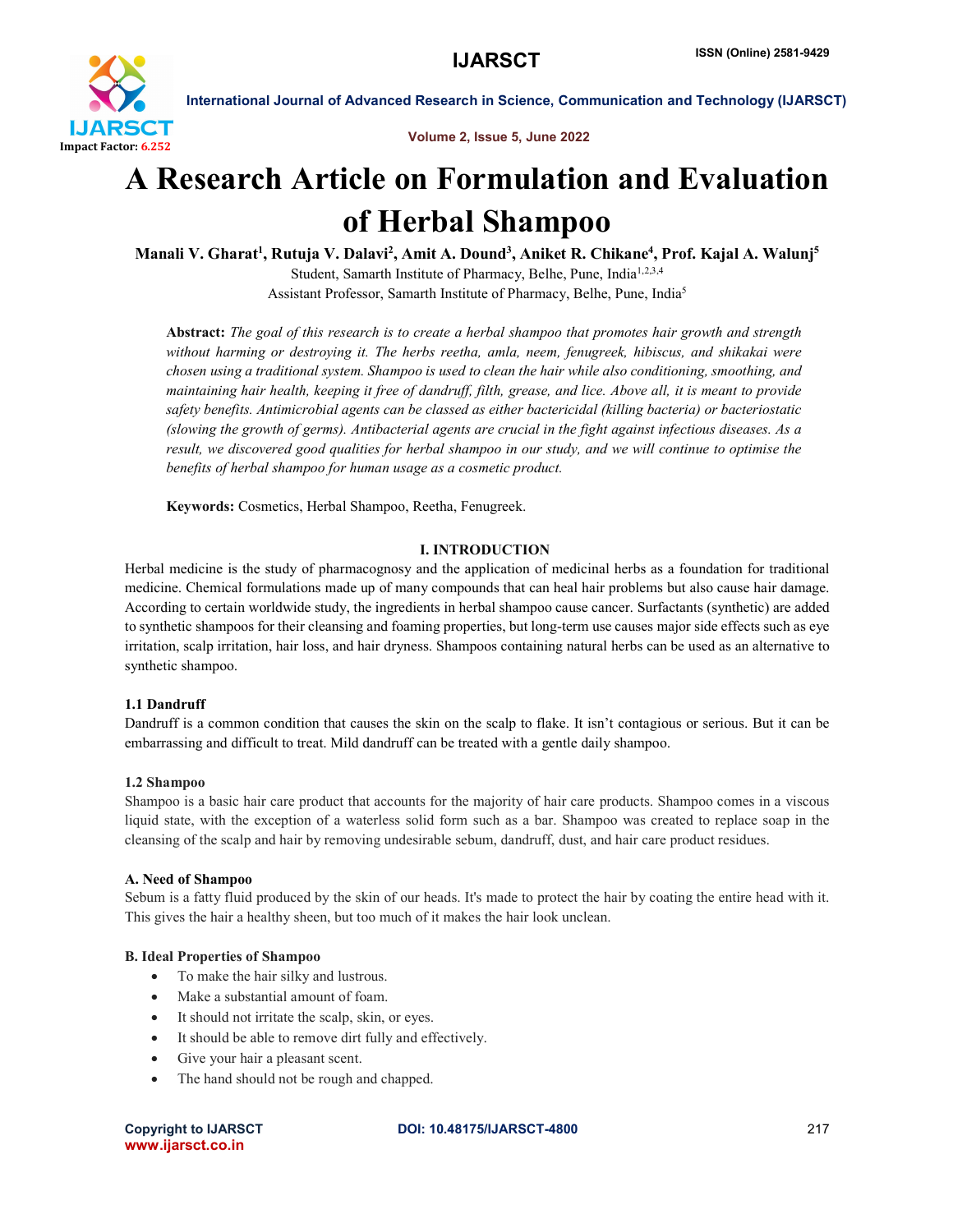

#### Volume 2, Issue 5, June 2022

### 1.3 Objectives

- To develop herbal shampoo
- To test herbal shampoo.
- To decrease the negative effects of chemical formulations and hair loss.
- To encourage hair growth.

#### 1.4 Functions of Shampoo

- It must remove dirt or soil thoroughly and effectively.
- It should thoroughly clean the hair.
- It should generate enough foam to please the user.
- Rinsing with water should easily remove it.
- It should leave the hair with a lovely scent.
- It should have no negative side effects or cause skin and eye discomfort.

| 2.1 Ingredients |  |
|-----------------|--|

# II. MATERIAL AND METHOD

| Sr.              | <b>Constituents</b>    | <b>Biological source</b>          | Family         | <b>Use</b>                               |
|------------------|------------------------|-----------------------------------|----------------|------------------------------------------|
| No.              |                        |                                   |                |                                          |
| 1.               | <b>Hibiscus</b> leaves | Dried leaves of Hibiscus          | Malvaceae      | hair<br>Prevent<br>loss<br>and<br>growth |
|                  |                        | rosea                             |                | promoter.                                |
| 2.               | Neem leaves            | of<br>Dried<br>leaves             | Miliaceae      | Prevent the dryness of hairs and         |
|                  |                        | Azadirachtaidica                  |                | flaking of hairs, antimicrobial agent.   |
| 3.               | Sandal wood            | Heartwood of the stems            | Santalaceae    | Antibacterial property, perfume.         |
|                  |                        | and santalim album Linn.          |                |                                          |
| 4.               | Amla fruit             | fruits<br>Dried<br>of<br>ripe     | Phyllanthaceae | Darkning of hair and hair growth         |
|                  |                        | Embelicaofficinalis.              |                | promoter.                                |
| $\overline{5}$ . | Aloe vera              | Dried latex of aloe leaves.       | Asphodelaceae  | Conditioner and moisturizing effect.     |
| 6.               | Shikakai fruit         |                                   | Fabaceae       | Foam base and antidandruff.              |
|                  |                        | Dried pods of Acacia<br>concinna. |                |                                          |
| $\overline{7}$ . | Reetha fruit           | fruits<br>of<br>Dried             | Sapindaceae    | Detergent, foaming property<br>and       |
|                  |                        | Sapindusmukorossi.                |                | antidandruff.                            |
| $\overline{8}$ . | Coffee powder          | Dried ripe seeds of Coffea        | Rubiaceae      | Detoxification of scalp.                 |
|                  |                        | arabica.                          |                |                                          |
| 9.               | Papermint powder       | Dried leaves of Mentha            | Lamiaceae      | Antimicrobial activity, prevent hair     |
|                  |                        | pipermint.                        |                | loss, cooling effect.                    |
| 10.              | Fenugreek powder       | Dried ripe seeds of T.            | Fabaceae       | Prevent hair loss.                       |
|                  |                        | foenum graecum.                   |                |                                          |
| 11.              | Xanthum gum            | $\blacksquare$                    | $\overline{a}$ | Gelling agent.                           |
| 12.              | Almond                 | Dried ripe seeds<br>of            | Rosaceae       | Preservative, sedative, demulcemy.       |
|                  |                        | prunusamygdalus.                  |                |                                          |
| 13.              | Distilled water        |                                   |                | Vehicle.                                 |

Table 1: Ingredient Profile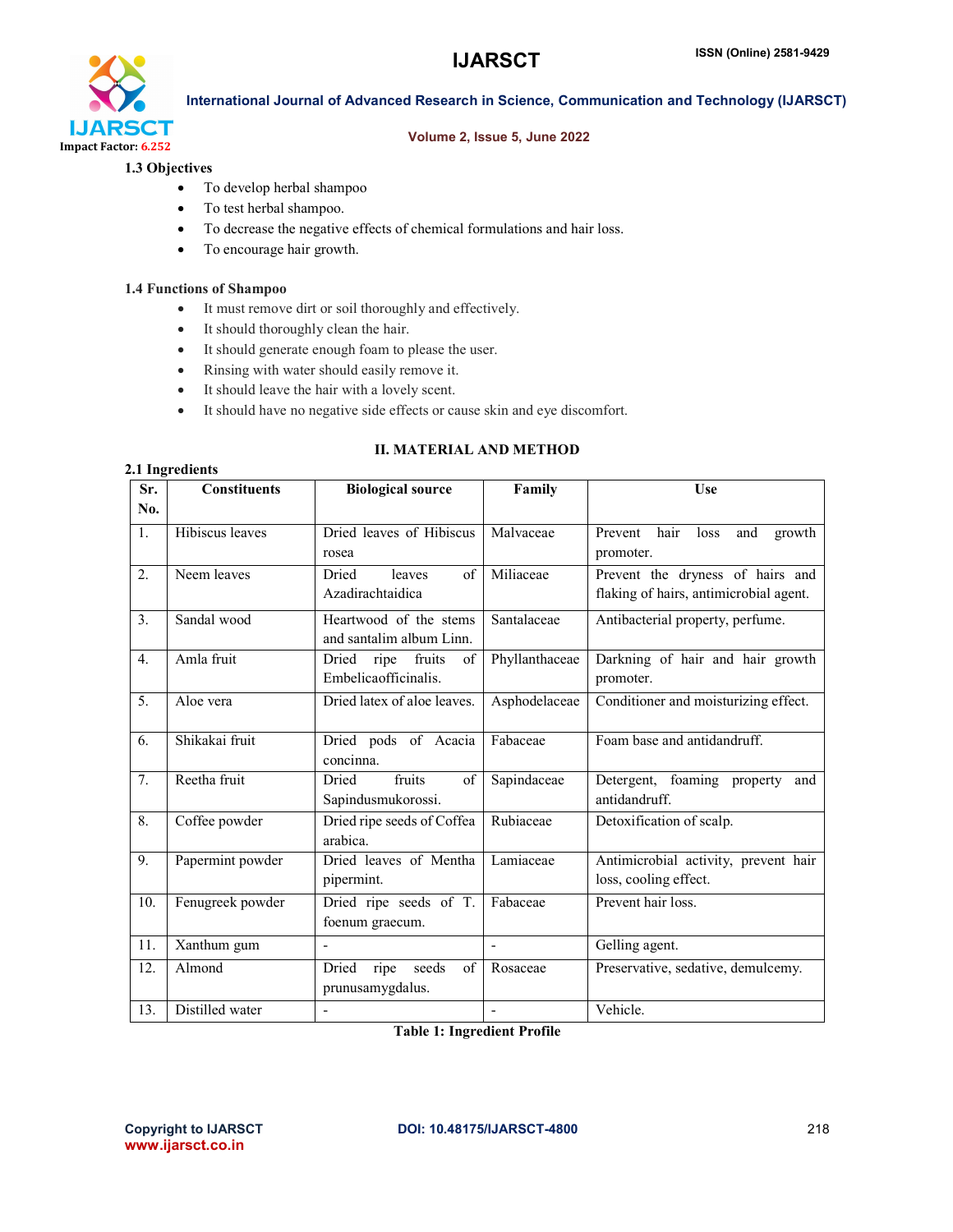

### Volume 2, Issue 5, June 2022

# III. METHODOLOGY

- We used the formula to weigh all of the ingredients.
- One part water was used to make a decoction of hibiscus, neem, amla, alovera gel, papermint powder, and fenugreek powder.
- In another part of the water, a decoction of shikakai and reetha was made.
- Using muslin cloth, filter both solutions. Separately collect the filtrate.
- Continuous stirring was used to mix the aforementioned filtrate together.
- As a thickening agent for herbal shampoo, mixed xanthum gum is semisolid in nature.



Fig. 1 Formulation of herbal shampoo

#### 1.2 Composition

| Sr. No.          | <b>Ingredient and Excipient</b> | Quantity [20 ml] |
|------------------|---------------------------------|------------------|
| 1.               | Hibiscus leaves                 | $1 \text{ gm}$   |
| 2.               | Neem leaves                     | 1 gm             |
| 3.               | Sandal wood                     | 1 gm             |
| $\overline{4}$ . | Amla fruit                      | $2 \text{ gm}$   |
| 5.               | Aloe vera                       | 1 <sub>ml</sub>  |
| 6.               | Shikakai fruit                  | 3 gm             |
| 7.               | Reetha fruit                    | 3 gm             |
| 8.               | Coffee powder                   | $1 \text{ gm}$   |
| 9.               | Papermint powder                | 1 gm             |
| 10.              | Fenugreek powder                | 1 gm             |
| 11.              | Almond                          | $0.8$ gm         |
| 12.              | Xanthum gum                     | $0.2$ gm         |
| 13.              | Distilled water                 | Q.S.             |

Table 2: Composition of Herbal Shampoo

# III. EVALUATION TEST

The shampoo was tested for the following parameters:

#### Organoleptic Evaluation:

- 1. Colour: The formulation's colour was tested against a white background.
- 2. Odour: The odour of the formulation was assessed by smelling it.

#### Physicochemical Evaluation

- Determination of pH: Within 24 hours of preparation, the pH was tested with a digital pH metre.
- Determine percent of solid content: Weigh an evaporating dish that was clean and dry, then add 3 grams of herbal shampoo to it. Only the exact weight of shampoo was estimated, and the evaporating dish with shampoo

www.ijarsct.co.in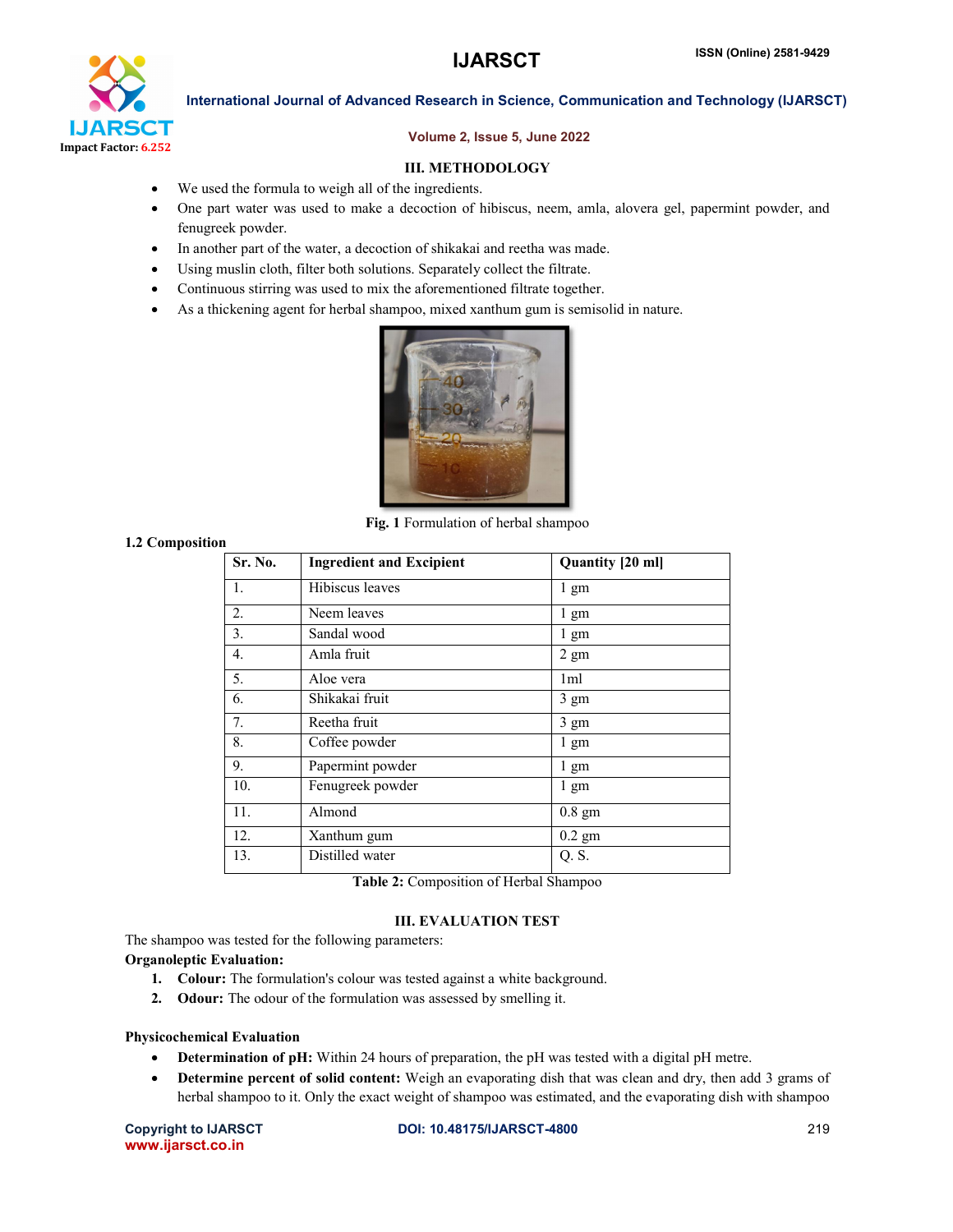

#### Volume 2, Issue 5, June 2022

was placed in a hot air oven to evaporate the liquid component. Only the weight of the shampoo (solid) was calculated.

- Dirt dispersion test: In a test tube containing 10 mL of distilled water, two drops of shampoo were introduced. One drop of ink was put to the test tube, which was then stopped and shaken for 5 minutes. None, light, heavy, or moderate amounts of ink were assessed in the foam.
- Foaming ability: 5ml shampoo was placed in a test tube, which was covered with a hand and shaken 10 times. After a one minute shake, the total volume of foam content. All that was calculated was the foam volume.
- Stability test: The stability and acceptability of the formulation's organoleptic qualities (odour and colour) after two months of storage demonstrated that it is chemically and physically stable.
- Eye irritation test: The herbal shampoo passed the eye and skin irritation test with flying colours, indicating that it has no negative effects on the skin or eyes. Due to the lack of synthetic surfactants, this is the case. The majority of synthetic surfactants cause eyelid inflammation and corneal discomfort. However, all of the elements in this herbal shampoo recipe are derived naturally. As a result, it has no negative impact on the skin or eyes.
- Biological activities: The beneficial or harmful effects of a medicine on living matter are referred to as biological activity or pharmacological activity in pharmacology. Biological activity refers to a molecular entity's ability to have a certain biological effect on a target.
- Antimicrobial activity: Antimicrobial activity is a broad phrase that encompasses all active principles (agents) that impede bacterial development, prevent the formation of microbial colonies, and may even kill microorganisms.
- Antifungal activity: An antifungal medicine, also known as an antimycotic medication, is a fungicide that is used to treat and prevent mycosis such as ringworm, candidiasis, and other fungal infections.

| Sr. No.          | <b>Evaluation tests</b>               | <b>Result obtained</b>    |
|------------------|---------------------------------------|---------------------------|
| -1.              | Physical appearance                   | Light brown, good foaming |
| 2.               | Transparency                          | Clear                     |
| 3.               | Texture                               | Smooth                    |
| $\overline{4}$ . | Odour                                 | Good                      |
| 5.               | pH                                    | 5                         |
| 6.               | Percent of solid content              | 2.5%                      |
| 7 <sub>1</sub>   | Dirt dispersion                       | Light                     |
| 8.               | Stability test                        | Stable after 2 months     |
| 9.               | Eye irritation                        | N <sub>0</sub>            |
| 10.              | Foaming ability and foaming stability | 5ml                       |

# IV. RESULT AND DISCUSSION

#### Table 3: Results of evaluation tests

# Biological Activities:

#### Table 4: Results of biological activities

| оf<br><b>Type</b> | <b>Parameter</b>       | <b>Zone Of Inhibition</b>   | <b>Result</b>                         |
|-------------------|------------------------|-----------------------------|---------------------------------------|
| <b>Evaluation</b> |                        |                             |                                       |
|                   | Antifungal Activity    | Zone of Inhibition Observed | <b>Antifungal Activity Present</b>    |
| <b>Microbial</b>  |                        | Diameter of Zone: 20 mm     |                                       |
| <b>Evaluation</b> | Antibacterial Activity | Zone of Inhibition Observed | <b>Antibacterial Activity Present</b> |
|                   |                        | Diameter of Zone : 23 mm    |                                       |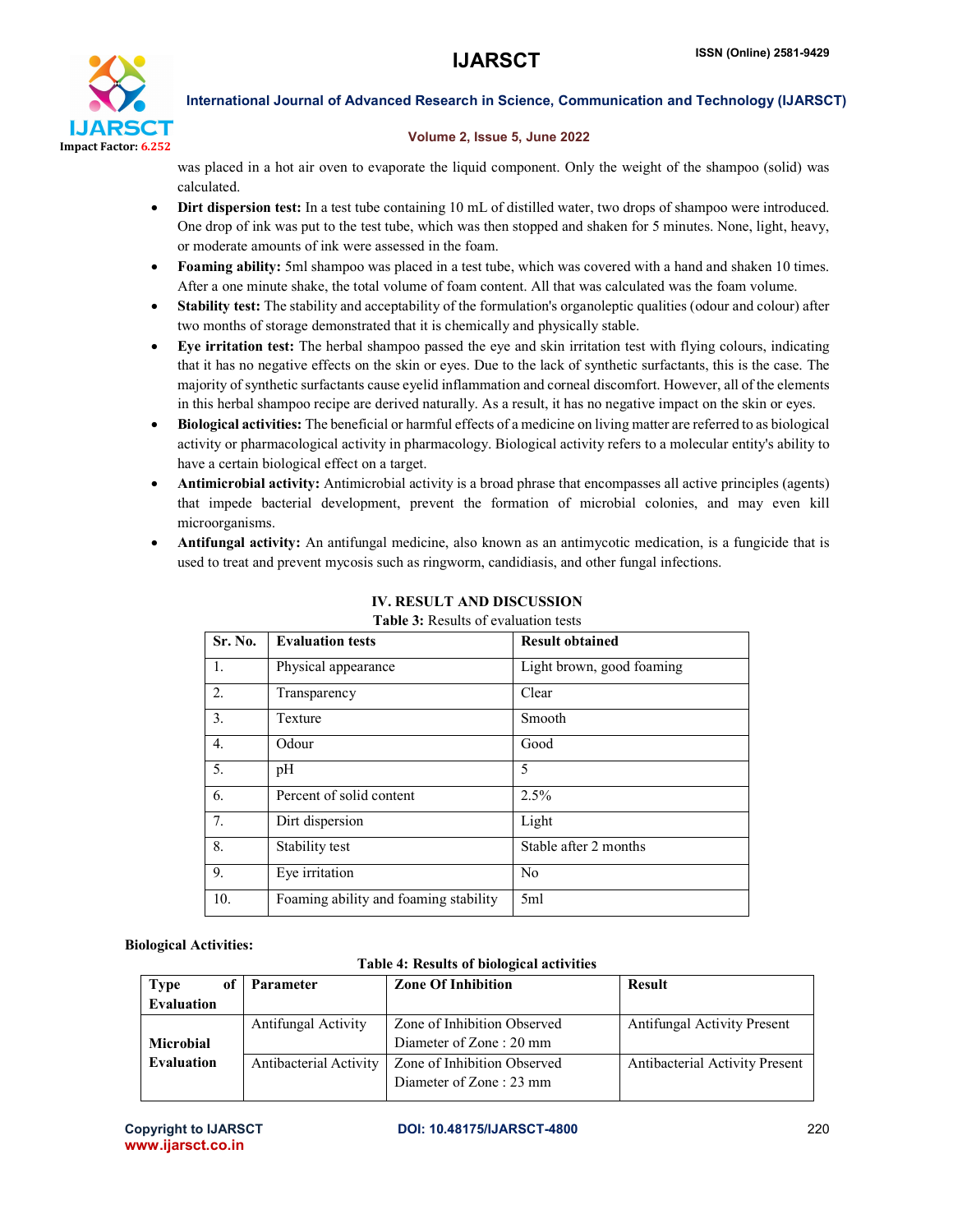

Volume 2, Issue 5, June 2022





Fig. Antifungal Activity Fig. Antibacterial Activity

#### V. CONCLUTION

The goal of this research was to create an all-natural shampoo that could compete with synthetic shampoos on the market. Not only was the designed shampoo safer than chemical conditioning products, but it also significantly reduced hair loss during combo and strengthened hair growth. We make a herbal shampoo with plant extracts that have been used for centuries in Asia and are known for their hair-cleansing properties. Instead of utilising cationic conditioners, we employed plant extracts such as Shikakai, Neem, Aloe, Papermint, Amla, and others to promote hair development and conditioning. We used almond powder to preserve the food and thus avoided the dangers of chemical preservatives. To keep the acidic mental scalp, the pH of the shampoo was adjusted to 5. The herbal mixture has antifungal and antibacterial properties. To eliminate the risk of chemical preservatives, a physicochemical technique was adopted to preserve the formulations. Physical characteristics such as colour, odour, pH, eye irritation test, dirt dispersion, foaming ability, and stability studies were assessed for the prepared formulations polymers. This mixture can be used as a herbal shampoo. It may be concluded from the research that the created herbal formulation produced satisfactory results.

#### ACKNOWLEDGEMENT

We owe a debt of gratitude to the Rural Education Institutes and Samarth Institute of Pharmacy, Belhe, Pune, for their invaluable advice and assistance.

#### **REFERENCES**

- [1]. Priya D. Gaikwad, Kamini V. Mulay, Formulaton and evaluation of herbal shampoo, international journal of science and research, Volume 9, issue 3, Pg No. 29-31.
- [2]. Khaloud Al Badi, Shah A. Khan, Formulation, evaluation and comparion of the the herbal shampoo with the commercial shampoos, 2014, Pg No. 302-305.
- [3]. Tanya Malpani, Manali Jeithliya, Formulation and evaluation of Pomegranate basd herbal shampoo, Journal of Pharmacognosy and Phytochemistry, 2020, Pg No. 1439-1444.
- [4]. Mahenran Sekar, Formulation and evaluation of herbal shampoo containing rambutan leaves extract, International journal of pharma and bio sciences, Oct 2016, Pg No. 146-151.
- [5]. Ashwini Sukhdev Pundkar and Sujara P. Ingale, Formulaton and evaluation of herbal liquid shampoo, World journal of pharmaceutical research, Volume 9, Issue 5, Pg No. 901-9011.
- [6]. Pawan Maurya, Shashikant Maury, A review article on: herbal shampoo, May 2021, Volume 8, Issue 5, Pg No. 366-375.
- [7]. Miss Shweta S. Patil, Mr. Yuvraj J Mane, Formulaton and evaluation of herbal shampoo powder, International journal of advanced research, 2015, Volume 3, Issue 3, Pg No. 939-946.
- [8]. Ali Heyam Saad, Rasool bazigha Kadhim, Formulation and development of herbal shampoo from Ziziphus spina leaves extract, International Journal of Research in Ayurveda & Pharmacy 2 ; 2011, Pg No. 1802-1806.
- [9]. Revansiddappa M, Sharadha R, Abbulu K., Formulation and evaluation of herbal anti-dandruff shampoo, J Pharmacogn Phytochem, 2018 Pg No. 764-767.
- [10]. Aghel N, Moghimipour B, Dana RA., Formulation of a herbal shampoo using total saponins of Acanthophyllum

```
www.ijarsct.co.in
```